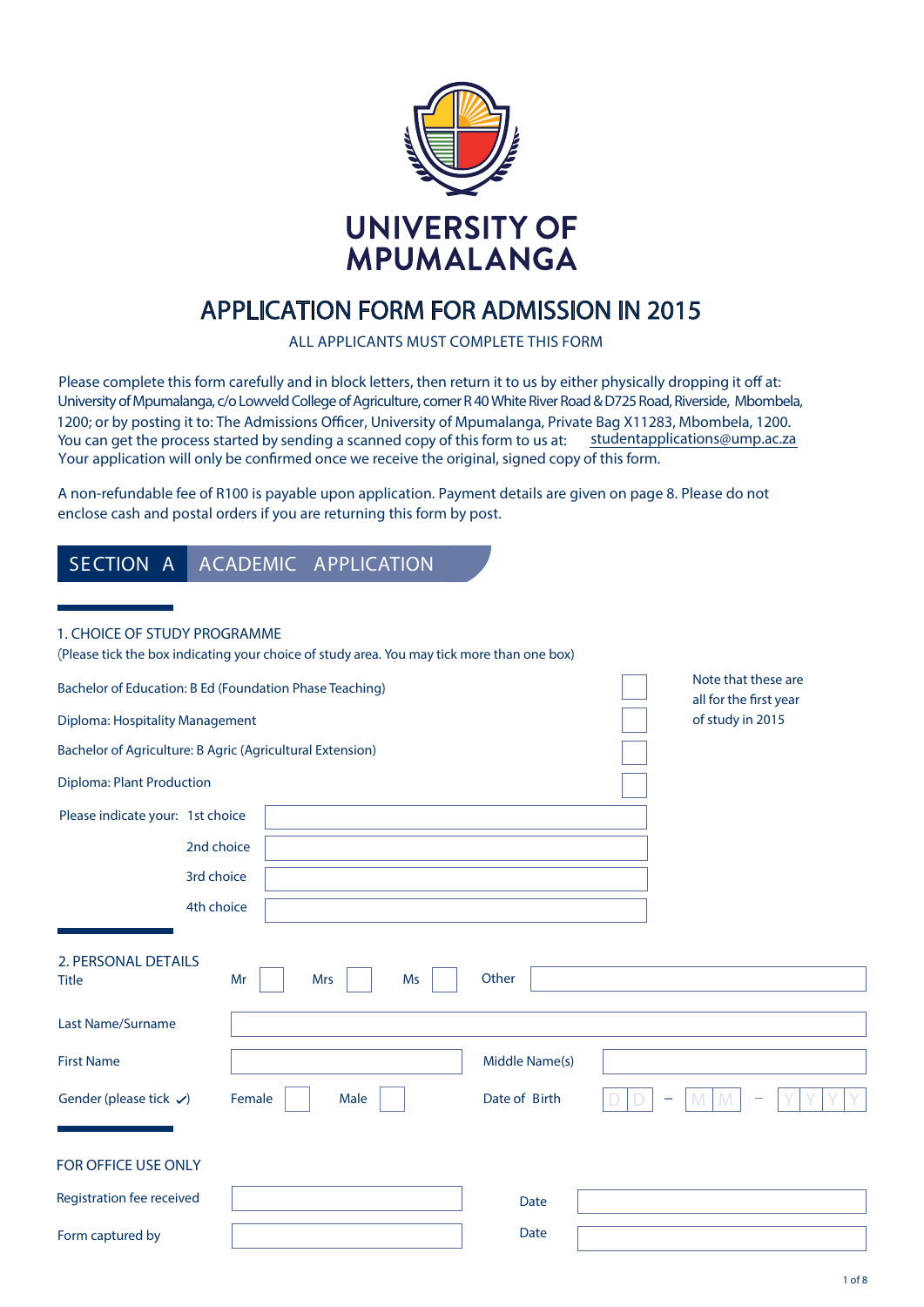#### **3. CITIZENSHIP**

| Are you a South African citizen? (please tick $\checkmark$ )                                        | <b>No</b><br>Yes |
|-----------------------------------------------------------------------------------------------------|------------------|
| If yes, South African ID Number<br>(Please submit a certified copy of your ID)                      |                  |
| If not South African permanent resident, state nationality                                          |                  |
| If not South African resident, passport number<br>(Please submit a certified copy of your passport) |                  |
| If not South African permanent resident,<br>state the country where you have permanent residence    |                  |

#### **4. GENERAL PERSONAL BACKGROUND**

Note that this information is required for statistical purposes and for us to ensure that we accommodate your study needs wherever we can (please tick the appropriate box)

| <b>Population Group</b>               | <b>Black</b>                                                                                                                                                                                                                     | Coloured                                   | White                                                                  | Indian                                             | Chinese                                        | Other                                    |
|---------------------------------------|----------------------------------------------------------------------------------------------------------------------------------------------------------------------------------------------------------------------------------|--------------------------------------------|------------------------------------------------------------------------|----------------------------------------------------|------------------------------------------------|------------------------------------------|
| <b>Marital Status</b>                 | Single                                                                                                                                                                                                                           | <b>Married</b>                             | Widow/er                                                               |                                                    | <b>Divorced</b>                                | Separated                                |
| Home Language                         | <b>Afrikaans</b>                                                                                                                                                                                                                 | English                                    | <b>IsiZulu</b>                                                         | <b>IsiNdebele</b>                                  | Sepedi                                         | Xitsonga                                 |
|                                       | SeSotho                                                                                                                                                                                                                          | Setswana                                   | <b>Siswati</b>                                                         | <b>IsiXhosa</b>                                    | Tshivenda                                      |                                          |
|                                       | Other (Please specify):                                                                                                                                                                                                          |                                            |                                                                        |                                                    |                                                |                                          |
| <b>Religious Affiliation</b>          | Christian                                                                                                                                                                                                                        | Hindu                                      |                                                                        | Jewish                                             | <b>Muslim</b>                                  | <b>None</b>                              |
|                                       | Other (Please specify):                                                                                                                                                                                                          |                                            |                                                                        |                                                    |                                                |                                          |
| Disability or<br><b>Special Needs</b> | It is important to inform us of your special needs at the time of application. You should also attach any<br>supporting documentation that may assist us in trying to accommodate your needs<br><b>Blindness</b><br>Quadriplegic | <b>Deafness</b><br><b>Cerebral Palsied</b> |                                                                        | <b>Partial Hearing</b><br><b>Impaired Mobility</b> | <b>Partially Sighted</b><br>ADD/ADHD (chronic) | <b>Learning Disability</b><br>Paraplegic |
|                                       | Speech                                                                                                                                                                                                                           | Other (Please specify):                    |                                                                        |                                                    |                                                |                                          |
| Sport Involvement                     | The sport you formally participated in and the level of your participation<br>Sport                                                                                                                                              |                                            | Level (School, Club, Junior/Senior Provincial: Junior/Senior National) |                                                    |                                                |                                          |
|                                       |                                                                                                                                                                                                                                  |                                            |                                                                        |                                                    |                                                |                                          |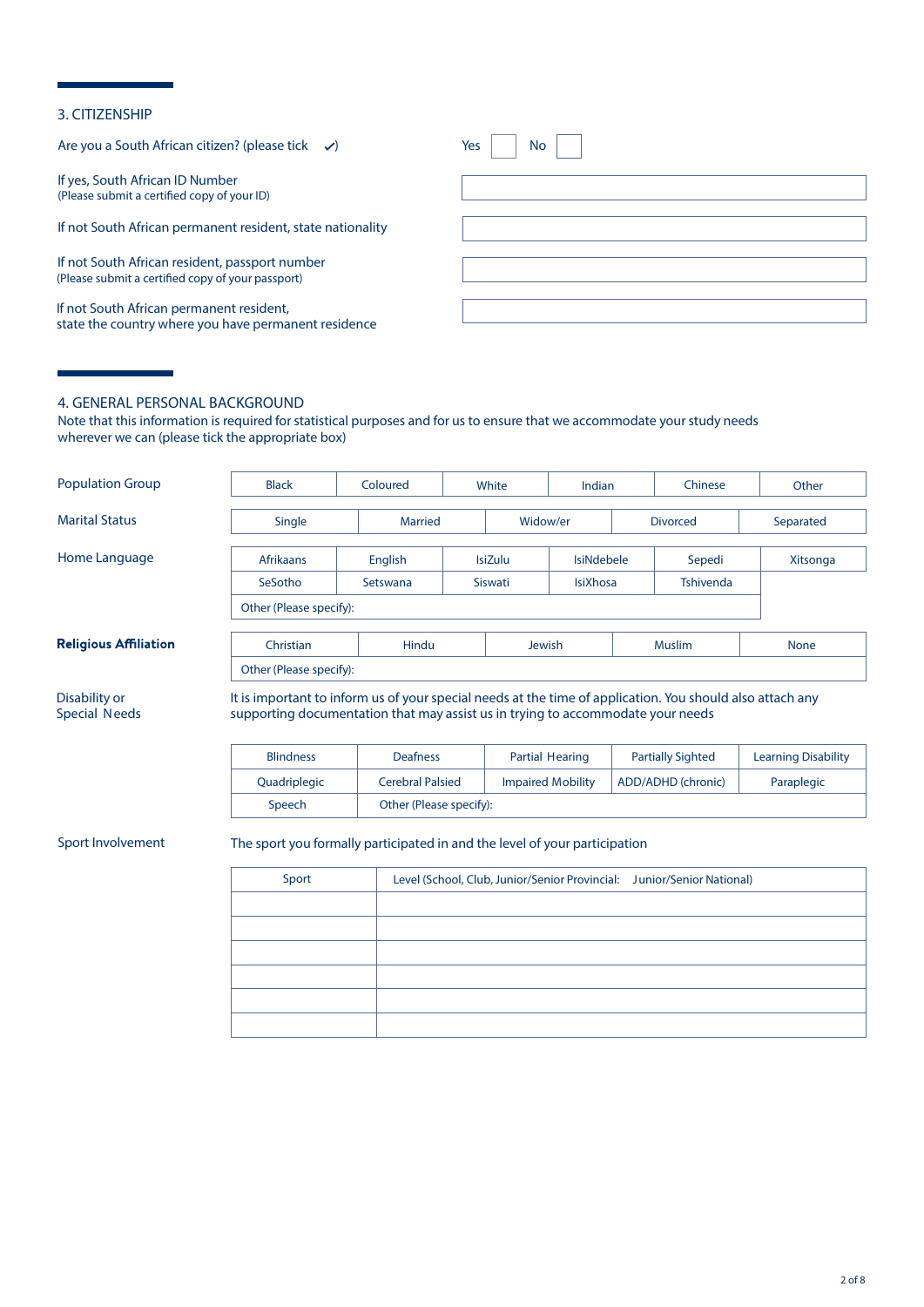## **5. CONTACT DETAILS - APPLICANT'S DETAILS**

÷

It is essential to carefully enter all your details here

| <b>Physical Address</b>                    |                                   |                    |                                         |
|--------------------------------------------|-----------------------------------|--------------------|-----------------------------------------|
| City                                       |                                   | Province           |                                         |
| Country                                    |                                   | <b>Postal Code</b> |                                         |
| <b>Postal Address</b>                      |                                   |                    |                                         |
| City                                       |                                   | Province           |                                         |
| Country                                    |                                   | <b>Postal Code</b> |                                         |
| <b>Telephone Contact</b><br><b>Details</b> | Home number<br>$\equiv$<br>$\sim$ |                    | Cell number<br>$\sim$<br><b>COLLEGE</b> |
|                                            | <b>Business number</b>            |                    | Fax number                              |
|                                            | $\sim$                            |                    | $\sim$                                  |
| e-mail                                     |                                   |                    |                                         |

### **NEXT OF KIN DETAILS**

| Relationship                          | Mother<br>Father       | Other              |             |
|---------------------------------------|------------------------|--------------------|-------------|
| Next of Kin Surname                   |                        |                    |             |
| Next of Kin Name                      |                        |                    |             |
| Next of Kin Initials                  |                        |                    |             |
| Next of Kin Title                     |                        |                    |             |
| Next of Kin ID Number                 |                        |                    |             |
| Next of Kin Postal Address            |                        |                    |             |
| City                                  |                        | Province           |             |
| Country                               |                        | <b>Postal Code</b> |             |
| Next of Kin Contact<br><b>Details</b> | Home number            |                    | Cell number |
|                                       | $\sim$                 |                    |             |
|                                       | <b>Business number</b> |                    | Fax number  |
|                                       |                        |                    | <b>COL</b>  |
| Next of Kin e-mail                    |                        |                    |             |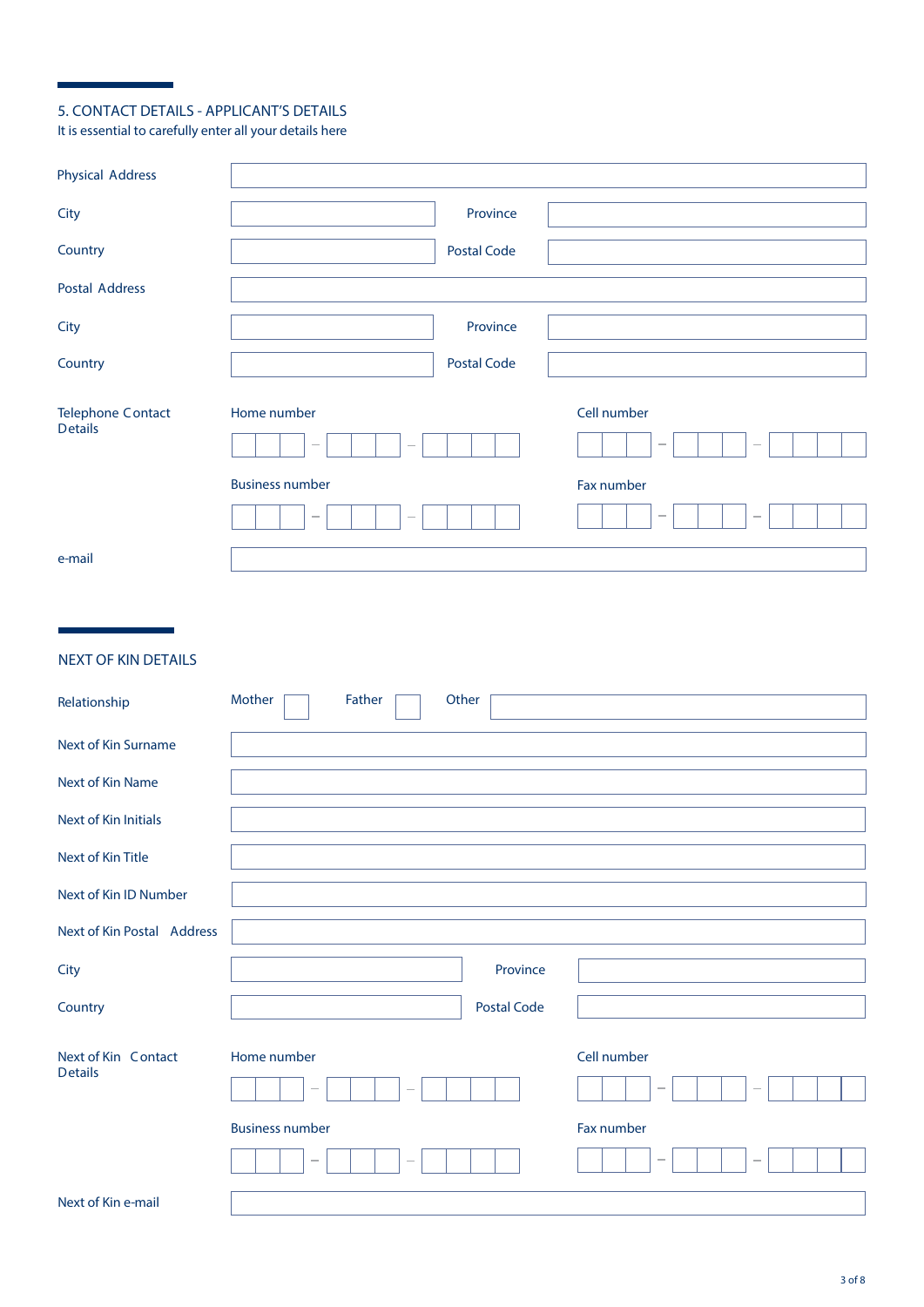#### DETAILS OF PERSON LIABLE FOR SETTLEMENT OF FEES (This information is compulsory)

Person to sign at the end of this form

| Last Name/Surname                          |                        |                    |                          |
|--------------------------------------------|------------------------|--------------------|--------------------------|
| <b>First Name</b>                          |                        | <b>Initials</b>    |                          |
| <b>Title</b>                               |                        | <b>ID Number</b>   |                          |
| <b>Postal Address</b>                      |                        |                    |                          |
| City                                       |                        | Province           |                          |
| Country                                    |                        | <b>Postal Code</b> |                          |
| <b>Telephone Contact</b><br><b>Details</b> | Home number            |                    | Cell number              |
|                                            | $\sim$                 |                    | $\sim$<br><b>COL</b>     |
|                                            | <b>Business number</b> |                    | Fax number               |
|                                            | $\sim$<br>$\sim$       |                    | $\sim$<br><b>COLLEGE</b> |
| e-mail                                     |                        |                    |                          |

#### 6. ACADEMIC HISTORY - SOUTH AFRICAN QUALIFICATIONS

If you have matriculated or previously attempted Matric, please submit a certified copy of your Matric certificate

| School Attending/<br><b>Attended</b> | Name of School                                                                                           |         |                                   |         |
|--------------------------------------|----------------------------------------------------------------------------------------------------------|---------|-----------------------------------|---------|
|                                      | <b>Address of School</b>                                                                                 |         |                                   |         |
|                                      | <b>Postal Code</b>                                                                                       |         | <b>Telephone Number</b>           |         |
| <b>Grade 11 Results</b>              | To be completed by applicants writing South African Matric in 2014. You may also attach a certified copy |         |                                   |         |
|                                      | of your Grade 11 report.                                                                                 |         |                                   |         |
|                                      | Subject                                                                                                  | Mark(%) | Subject                           | Mark(%) |
|                                      |                                                                                                          |         |                                   |         |
|                                      |                                                                                                          |         |                                   |         |
|                                      |                                                                                                          |         |                                   |         |
|                                      |                                                                                                          |         |                                   |         |
| <b>Grade 12 Particulars</b>          | To be completed by applicants writing a first attempt Matric in 2014.                                    |         |                                   |         |
|                                      | School at which you will write<br>your examination                                                       |         | <b>Your Examination</b><br>Number |         |
|                                      |                                                                                                          |         |                                   |         |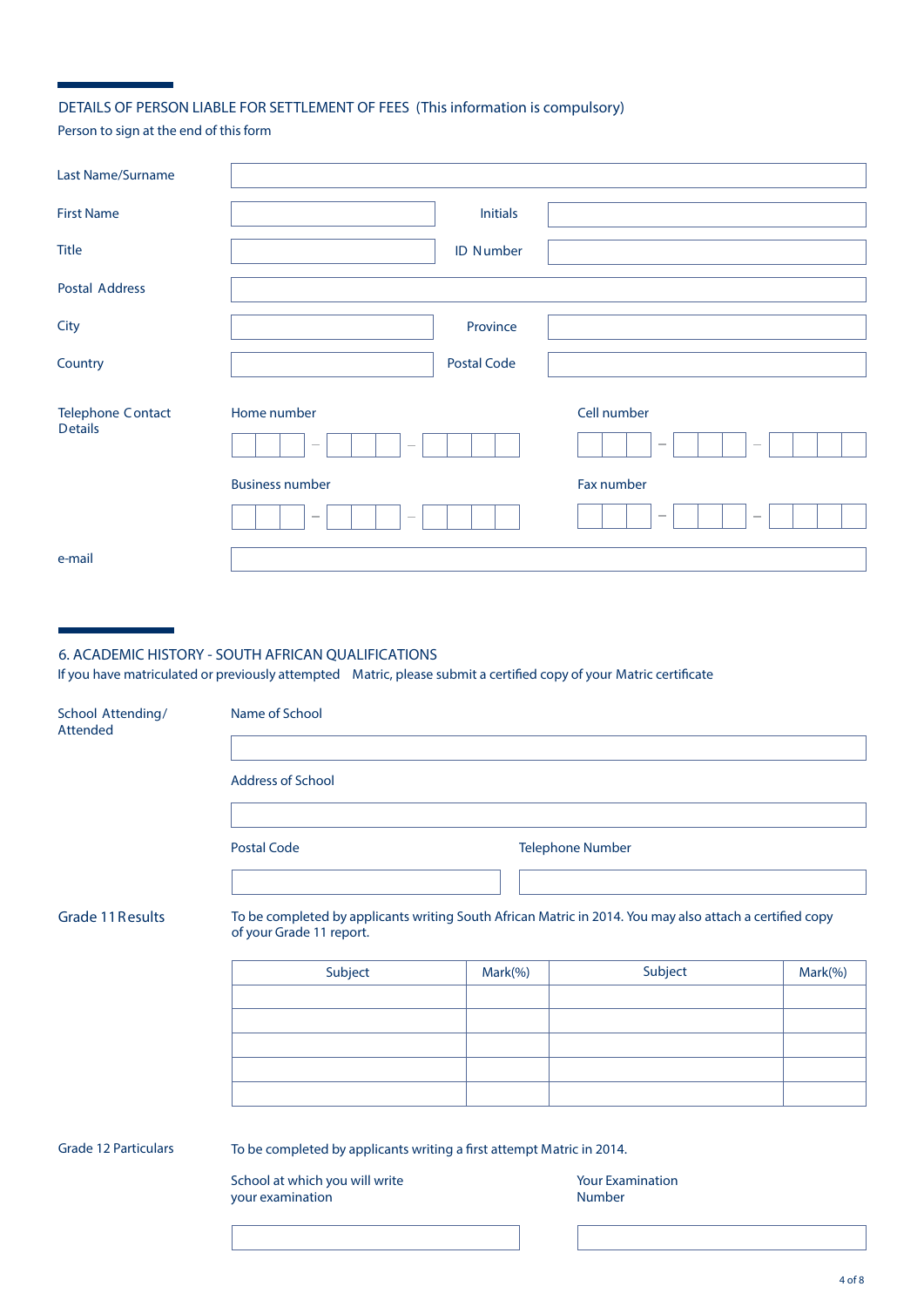| NSC Subjects to be<br>written in 2013                                                         |                             | 1.                                                                    |           |                                      |                            | 6.                                                    |                                                                                                                   |            |
|-----------------------------------------------------------------------------------------------|-----------------------------|-----------------------------------------------------------------------|-----------|--------------------------------------|----------------------------|-------------------------------------------------------|-------------------------------------------------------------------------------------------------------------------|------------|
|                                                                                               |                             | 2.                                                                    |           |                                      |                            | 7.                                                    |                                                                                                                   |            |
|                                                                                               |                             | 3.                                                                    |           |                                      |                            | 8.                                                    |                                                                                                                   |            |
|                                                                                               |                             | 4.                                                                    |           |                                      |                            | 9.                                                    |                                                                                                                   |            |
|                                                                                               |                             | 5.                                                                    |           |                                      |                            | 10.                                                   |                                                                                                                   |            |
| <b>Grade 12 Particulars</b>                                                                   |                             | To be completed by applicants who are upgrading their Matric in 2014. |           |                                      |                            |                                                       |                                                                                                                   |            |
|                                                                                               |                             | Month and year in which examination will<br>be rewritten.             |           |                                      |                            | your examination                                      | School at which you will write                                                                                    |            |
|                                                                                               |                             |                                                                       |           |                                      |                            |                                                       |                                                                                                                   |            |
|                                                                                               |                             | <b>Your Examination Number</b>                                        |           |                                      |                            |                                                       |                                                                                                                   |            |
|                                                                                               |                             |                                                                       |           |                                      |                            |                                                       |                                                                                                                   |            |
| NSC Subjects to be                                                                            |                             | 1.                                                                    |           |                                      |                            | 6.                                                    |                                                                                                                   |            |
| written in 2014                                                                               |                             | 2.                                                                    |           |                                      |                            | 7.                                                    |                                                                                                                   |            |
|                                                                                               |                             | 3.                                                                    |           |                                      |                            | 8.                                                    |                                                                                                                   |            |
|                                                                                               |                             | 4.                                                                    |           |                                      |                            | 9.                                                    |                                                                                                                   |            |
|                                                                                               |                             | 5.                                                                    |           |                                      |                            | 10.                                                   |                                                                                                                   |            |
| <b>Examining Authority</b>                                                                    |                             |                                                                       |           |                                      |                            |                                                       | To be completed by all applicants who will be writing a South African Matric in 2014. (Please tick $\checkmark$ ) |            |
|                                                                                               |                             | <b>Eastern Cape</b>                                                   |           | <b>Free State</b>                    |                            | Gauteng                                               | KwaZulu-Natal                                                                                                     | Limpopo    |
|                                                                                               |                             | Mpumalanga                                                            |           | Northern Cape                        |                            | North-West                                            | <b>Western Cape</b>                                                                                               | <b>IEB</b> |
|                                                                                               |                             |                                                                       |           |                                      |                            |                                                       |                                                                                                                   |            |
| INTERNATIONAL QUALIFICATION<br>and require exemption from the Matriculation Board             |                             |                                                                       |           |                                      |                            |                                                       | Complete this section only if you are writing or have written a NON-SOUTH AFRICAN EDUCATIONAL QUALIFICATION       |            |
| Have you completed your<br>qualification? (please tick √)                                     |                             | Yes                                                                   | <b>No</b> |                                      |                            | school-leaving certificates                           | If yes, please submit certified copies of your                                                                    |            |
| If your qualification examinations are still to be written, please complete the section below |                             |                                                                       |           |                                      |                            |                                                       |                                                                                                                   |            |
| <b>Month of Examination</b>                                                                   |                             |                                                                       |           |                                      | <b>Examining Authority</b> |                                                       |                                                                                                                   |            |
| <b>Exam Number</b>                                                                            |                             |                                                                       |           |                                      | <b>Centre Number</b>       |                                                       |                                                                                                                   |            |
|                                                                                               |                             |                                                                       |           |                                      |                            |                                                       |                                                                                                                   |            |
| A-Level<br>Subjects                                                                           | <b>AS-Level</b><br>Subjects | <b>HIGCSE</b><br>Subjects                                             |           | please supply details in this column |                            | If A, AS and HIGCSE levels are not applicable to you, |                                                                                                                   |            |
|                                                                                               |                             |                                                                       |           |                                      |                            |                                                       |                                                                                                                   |            |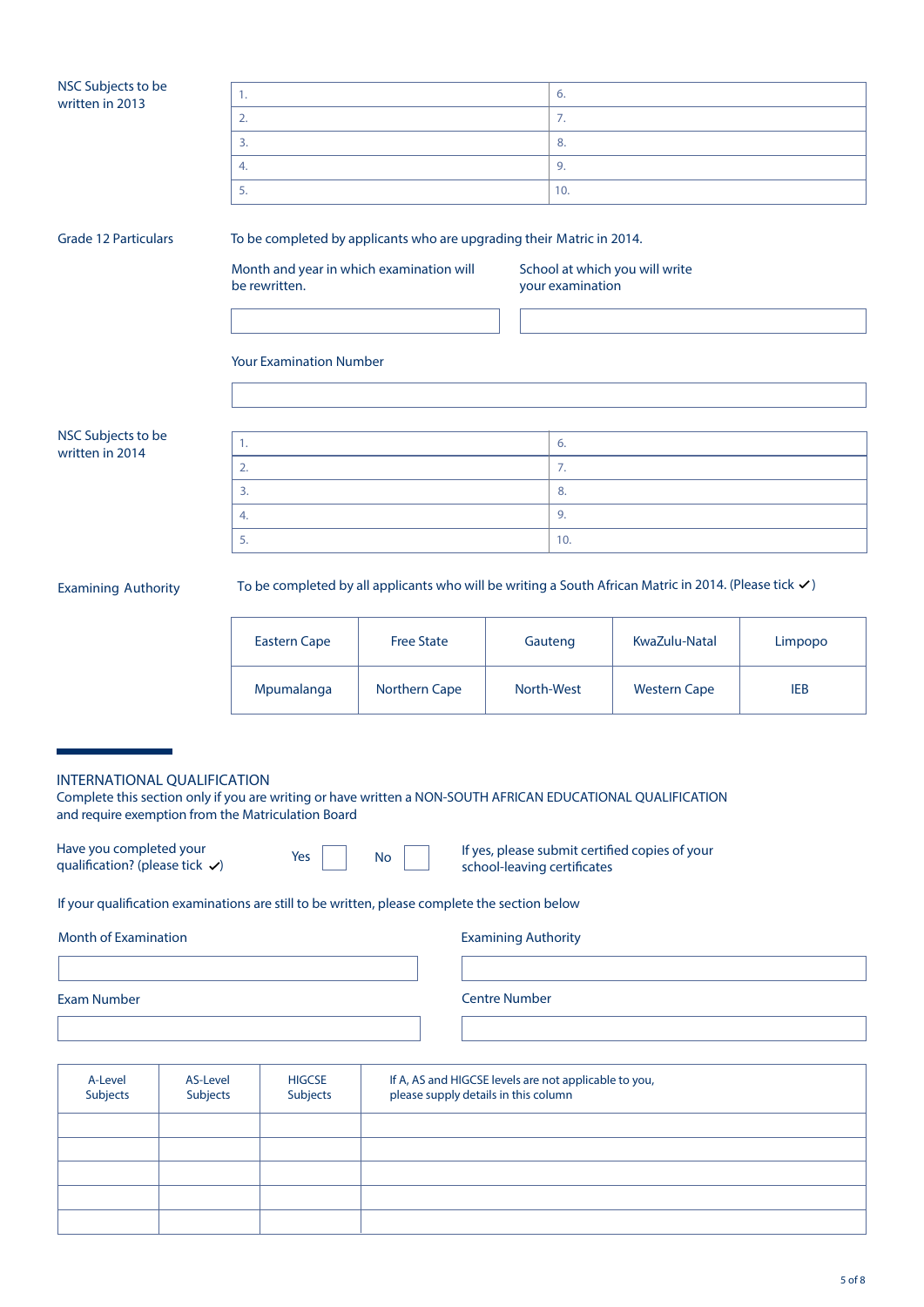#### **PREVIOUS AND CURRENT TERTIARY EDUCATION STUDIES**

be only be available to students registered on a full-time basis.

Certified copies of academic transcripts and code of conduct must be attached for all applicants. You are required to disclose all tertiary registration, even if you de-registered in the course of the year of study.

| 1. Study Programme<br>(Degree/Diploma/Certificate)                                                 |      |                  |                                         |           |  |
|----------------------------------------------------------------------------------------------------|------|------------------|-----------------------------------------|-----------|--|
| Institution                                                                                        |      |                  |                                         |           |  |
| <b>Student Number</b>                                                                              |      | <b>Full-time</b> |                                         | Part-time |  |
| <b>Dates of Registration</b>                                                                       | From | To               |                                         |           |  |
| <b>Date of Graduation</b><br>(If applicable)                                                       |      |                  |                                         |           |  |
| Status: P ( Passed); F (Failed); C (still to complete year / results not available); Z (Cancelled) |      |                  |                                         |           |  |
| 2. Study Programme<br>(Degree/Diploma/Certificate)                                                 |      |                  |                                         |           |  |
| Institution                                                                                        |      |                  |                                         |           |  |
| <b>Student Number</b>                                                                              |      | <b>Full-time</b> |                                         | Part-time |  |
| <b>Dates of Registration</b>                                                                       | From | To               |                                         |           |  |
| <b>Date of Graduation</b><br>(If applicable)                                                       |      |                  |                                         |           |  |
| Status: P ( Passed); F (Failed); C (still to complete year / results not available); Z (Cancelled) |      |                  |                                         |           |  |
|                                                                                                    |      |                  |                                         |           |  |
| <b>SECTION</b><br>B                                                                                |      |                  | APPLICATION FOR RESIDENCE ACCOMMODATION |           |  |

The University will have limited residence accommodation space. This will generally be shared accommodation and will

| Do you wish to apply for University residence accommodation? (please tick $\checkmark$ ) | Yes | No l |
|------------------------------------------------------------------------------------------|-----|------|
| SECTION C APPLICATION FOR FINANCIAL AID                                                  |     |      |
| Do you wish to apply for Financial aid support? (please tick $\checkmark$ )              | Yes | No   |

If yes, please complete the NSFAS application form at www.nsfas.org.za. If yes and you are applying for the B Ed programme, you qualify to apply for a Funza Lushaka bursary, managed by the Department of Education. You should apply directly at www.funzalushaka.doe.gov.za Please contact our admissions office on 013-753 3065/7/8/9 if you would like to receive the NSFAS form by e-mail or through the post. You may also be eligible for support from one of the University of Mpumalanga bursary programmes and we will inform you if you have been successful for such bursary support.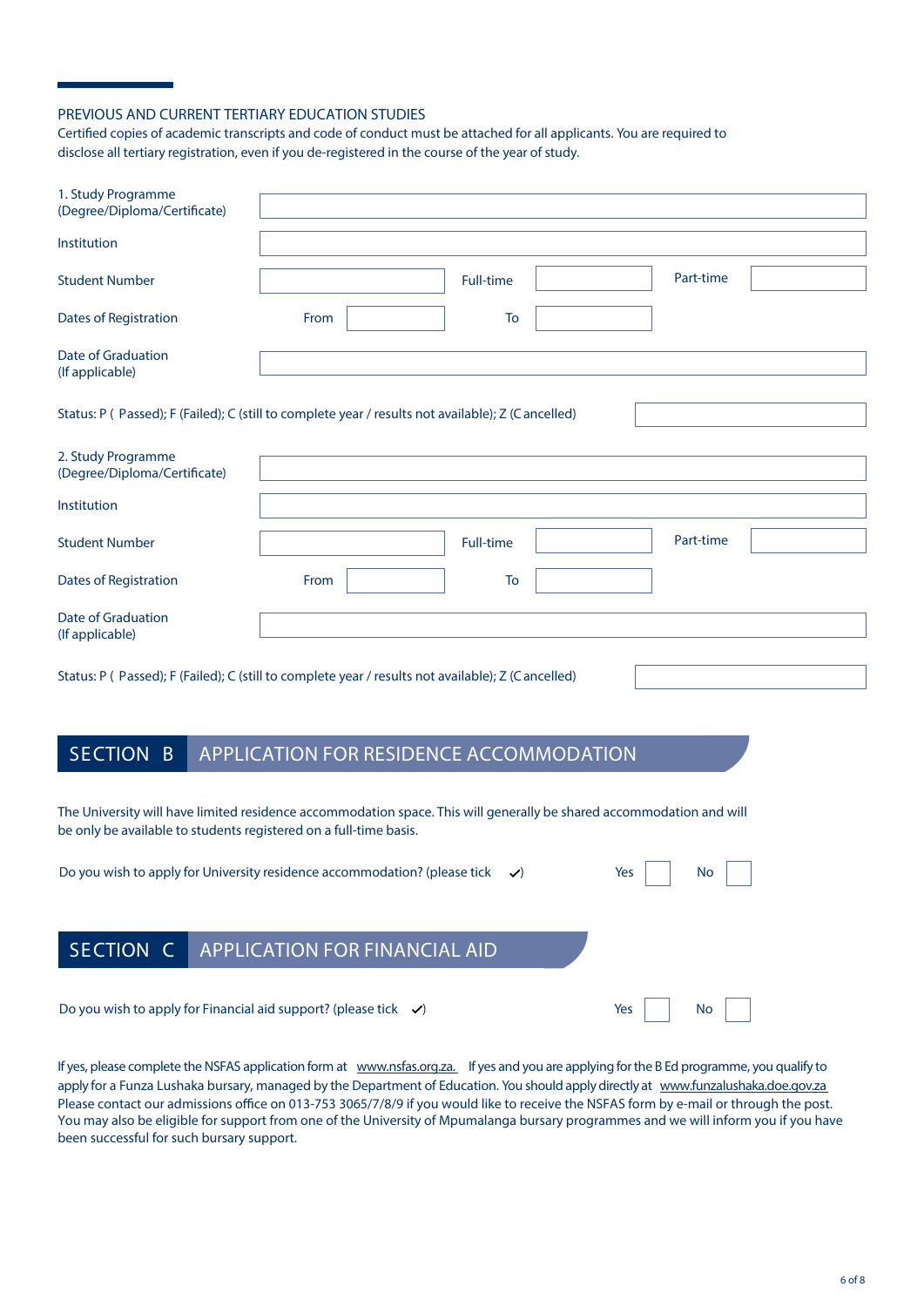## **SE CTION D** LEGAL DECLARATION OF INDEMNITY AND UNDERTAKING

Applicants under the age of 18 years old must be assisted by their parent or guardian, (must be the same person listed under Next of Kin in Section 5 above).

**I, THE APPLICANT, AND I, THE PARENT / GUARDIAN / NEXT OF KIN OF THE APPLICANT -**

- 1. Acknowledge that the University does not accept responsibility for damage or loss in respect of property of the applicant or in respect of property brought onto University premises by the applicant.
- 2. Do hereby indemnify the University in respect of any damage caused by the applicant to University property or to the property of third parties, whether on or off the University premises, as a result of the applicant's actions either whilst on the University premises or whilst engaged in any activity related to the University.
- 3. Undertake, during the orientation period and for any period during which I am a registered student, to be bound by the rules and regulations of the University for the time being in force, including the rules and regulations of any University residence, club or society to which I may be admitted or become a member and by any requirements or conditions imposed by the University on me as a prerequisite to my registration as a student of the University in any faculty.
- 4. Certify that the information provided in this form and all supporting documentation is accurate and acknowledge that furnishing any false information may result in disciplinary proceedings being taken against the applicant.
- 5. Declare that I have furnished the University with all the information necessary to make an informed decision about my admission.
- 6. Undertake to pay unconditionally all fees, charges and equipment surcharges payable to the University as they fall due for payment for any period for which I am or may become a registered student of the University.
- 7. Consent to my examination results being made available to the relevant bursary donor(s) and / or lenders.

| AND, if the applicant is under the age of 18 years, assisted by (Full name of parent or legal quardian or next of kin): |                   |
|-------------------------------------------------------------------------------------------------------------------------|-------------------|
| <b>First Name</b>                                                                                                       | Last Name/Surname |

#### **PERSON LIABLE FOR SETTLEMENT OF FEES**

Signature of parent/legal guardian Date

I undertake to settle all tuition and miscellaneous fees due to the University by due date. I may make suitable arrangements to settle the outstanding charges as per the University's Credit Policy as stipulated by the National Credit Regulator. If I do not settle by due date, I will pay interest at the rate prescribed by the University. I also consent to the University imposing credit control restrictions if the debt is not settled.

Full Name Signature

Date